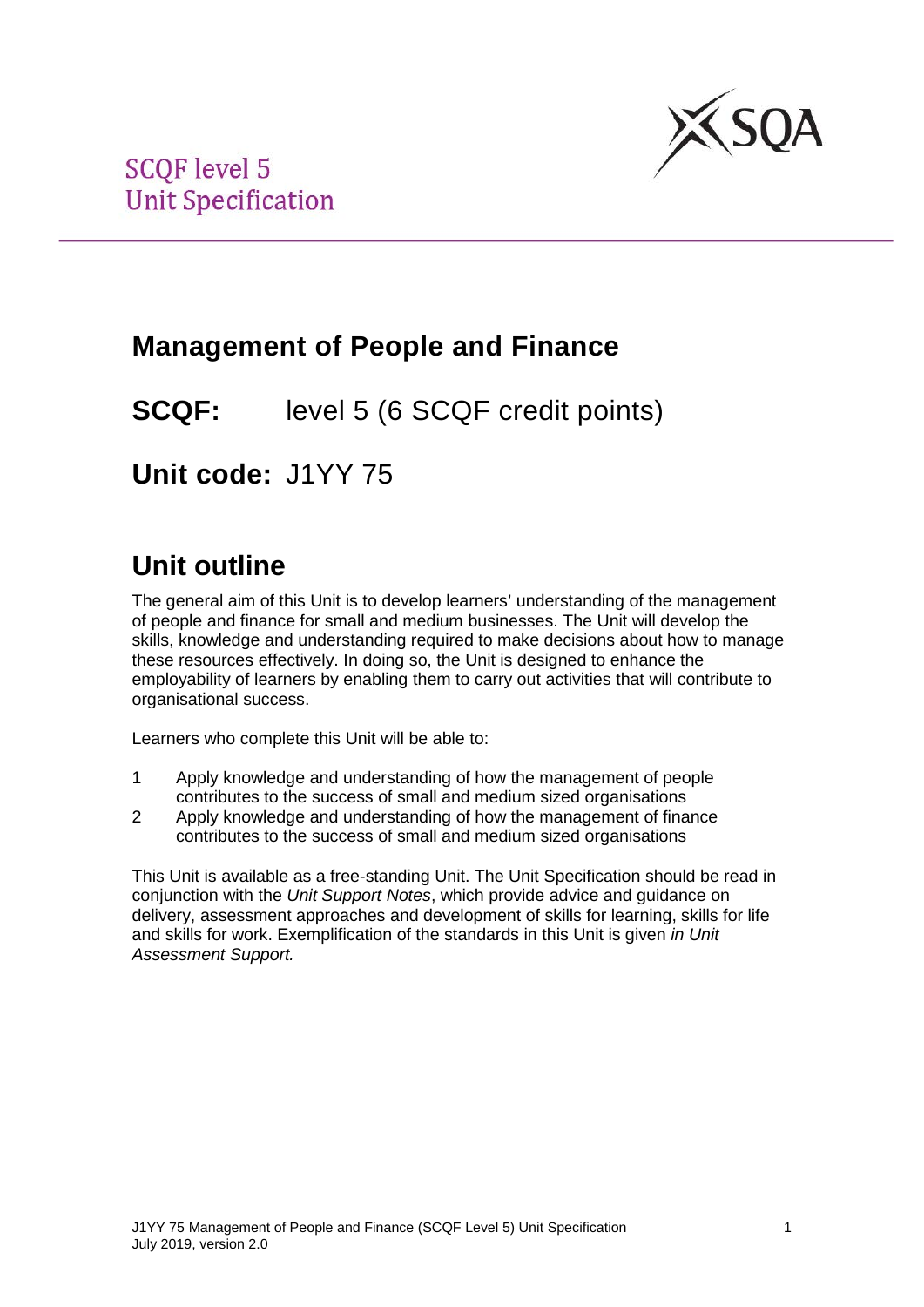### **Recommended entry**

Entry to this Unit is at the discretion of the centre. However, learners would normally be expected to have attained the skills, knowledge and understanding required by one or more of the following or equivalent qualifications and/or experience:

♦ National 4 Business

Examples of other such relevant prior learning and experiences would be the development of thinking skills, and the ability to work with others. The Unit would also be suitable for those who have demonstrated or are interested in developing enterprising skills.

### **Equality and inclusion**

This Unit Specification has been designed to ensure that there are no unnecessary barriers to learning or assessment. The individual needs of learners should be taken into account when planning learning experiences, selecting assessment methods or considering alternative evidence. For further information, please refer to the *Unit Support Notes.*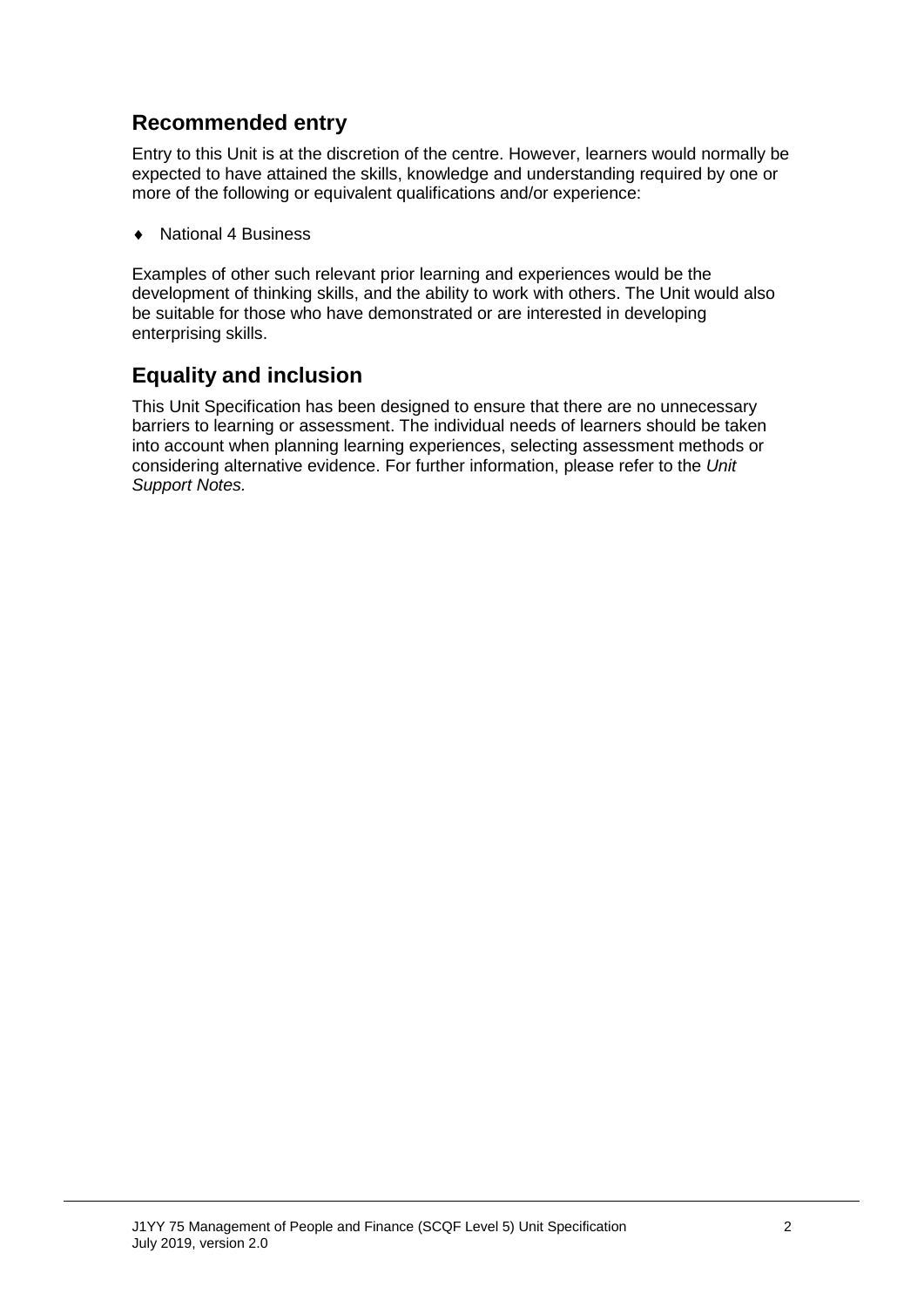# **Standards**

### **Outcomes and assessment standards**

### **Outcome 1**

The learner will:

- **1 Apply knowledge and understanding of how the management of people contributes to the success of small and medium sized organisations by:**
- 1.1 Describing stages of the recruitment process<br>1.2 Describing types and methods of training and
- 1.2 Describing types and methods of training and outlining their costs and benefits<br>1.3 Examining methods of motivating staff and outlining their costs and benefits
- Examining methods of motivating staff and outlining their costs and benefits
- 1.4 Outlining current employment legislation

### **Outcome 2**

The learner will:

- **2 Apply knowledge and understanding of how the management of finance contributes to the success of small and medium sized organisations by:**
- 2.1 Describing sources of finance and outlining their costs and benefits<br>2.2 Interpreting a breakeven chart
- 2.2 Interpreting a breakeven chart<br>2.3 Interpreting a cash budget to id
- Interpreting a cash budget to identify cash flow issues and outlining appropriate solutions
- 2.4 Preparing a simple income (profit and loss) statement from data provided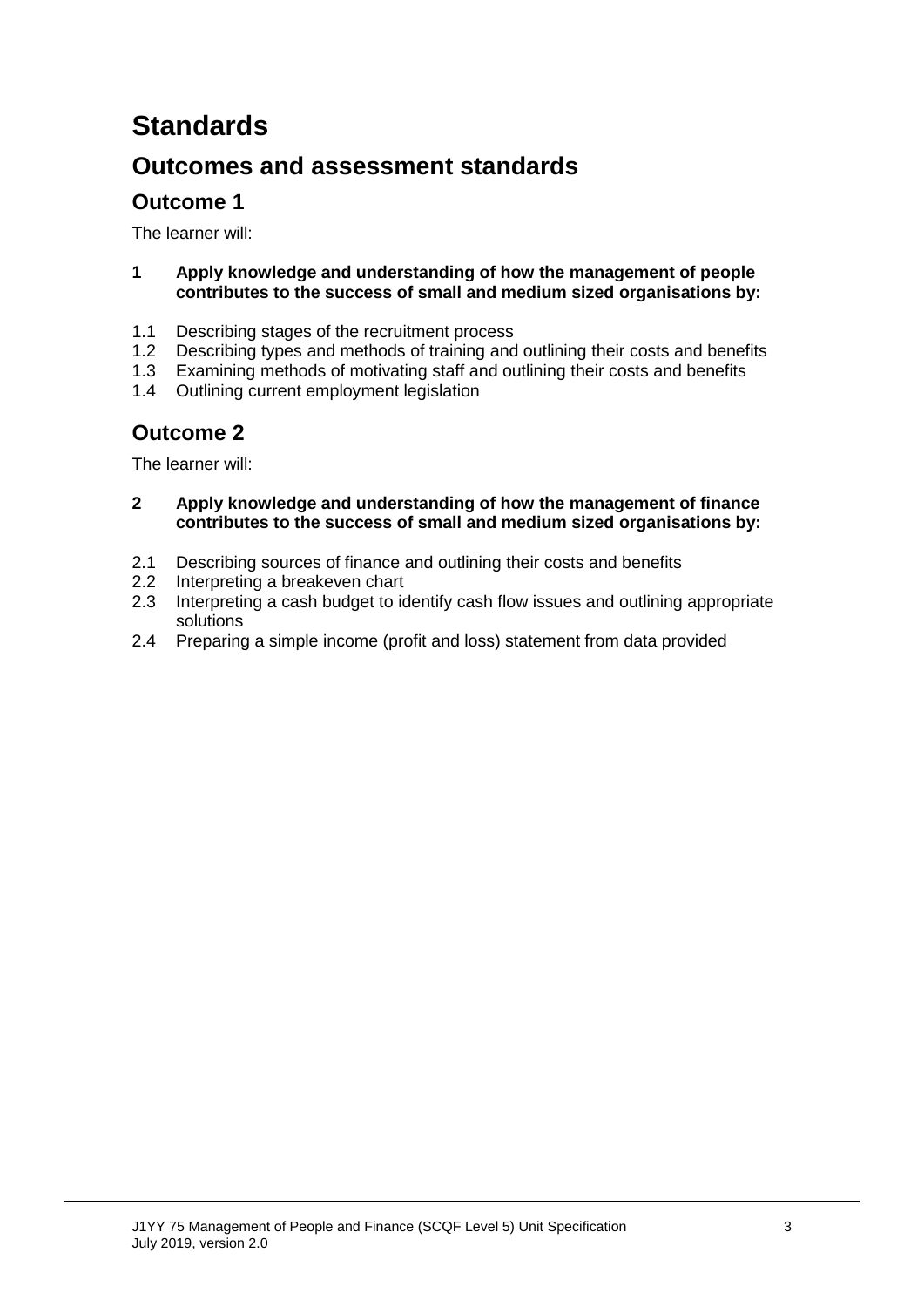## **Evidence Requirements for the Unit**

Assessors should use their professional judgement, subject knowledge and experience, and understanding of their learners, to determine the most appropriate ways to generate evidence and the conditions and contexts in which they are used.

Evidence can be drawn from a variety of sources and presented in a variety of formats. This can include short written responses, participation in group tasks, presenting information to other groups and/or recorded oral evidence. The evidence can be gathered from a variety of tasks and assessments carried out while doing the Unit. Learners should use appropriate business terminology and include, where appropriate, the use of real business examples.

Evidence may be presented for individual Outcomes, or gathered for the Unit. If the latter approach is used, it must be clear how the evidence covers each Outcome.

Exemplification of assessment is provided in *Unit Assessment Support*. Advice and guidance on possible approaches to assessment is provided in the *Unit Support Notes*.

### **Assessment standard thresholds**

If a candidate successfully meets the requirements of the specified number of Assessment Standards they will be judged to have passed the Unit overall and no further re-assessment will be required.

The specific requirements for this Unit is as follows:

♦ 6 out of 8 Assessment Standards must be achieved.

It should be noted that there will still be the requirement for candidates to be given the opportunity to meet all Assessment Standards. The above threshold has been put in place to reduce the volume of re-assessment where that is required.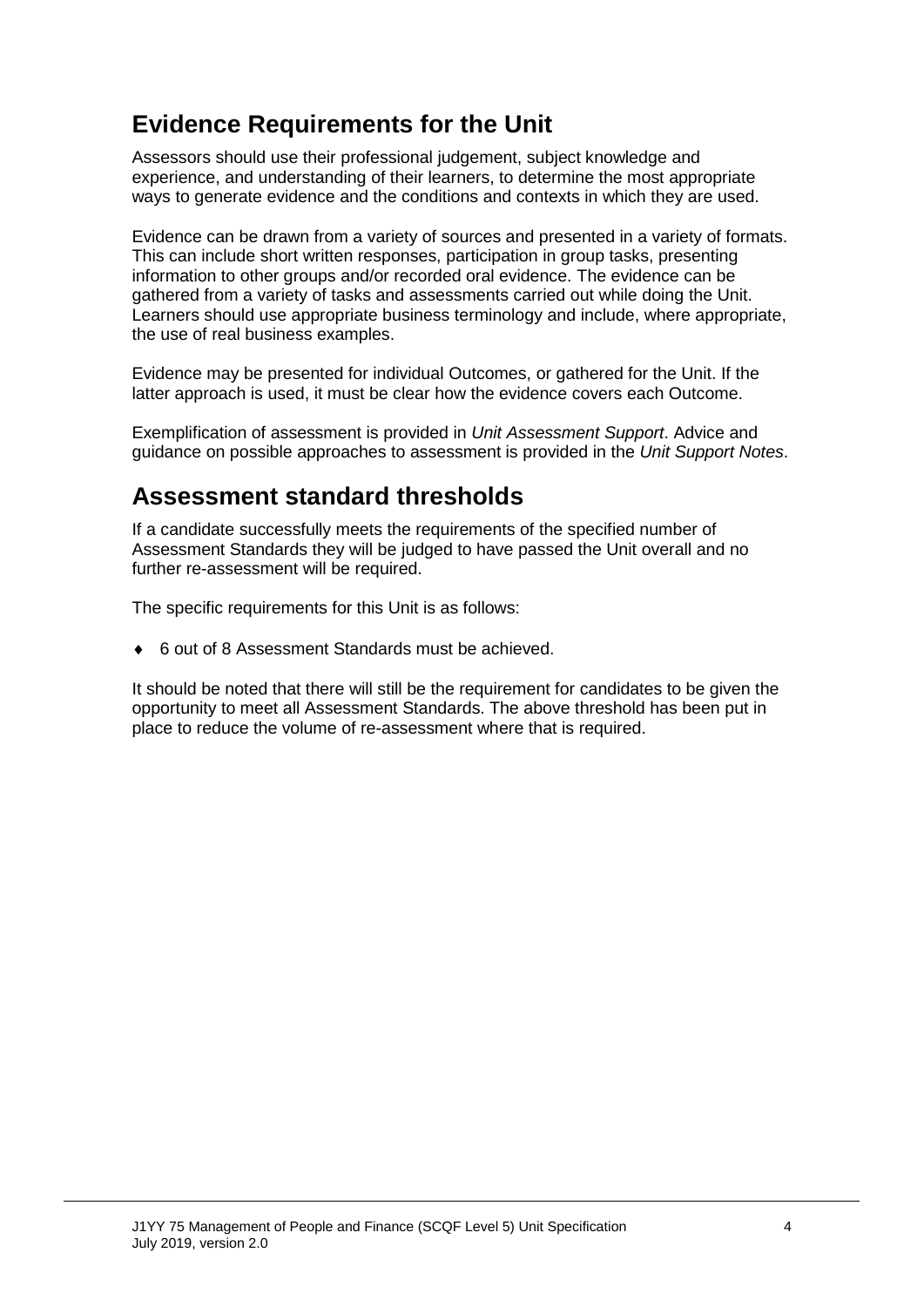## **Development of skills for learning, skills for life and skills for work**

It is expected that learners will develop broad, generic skills through this Unit. The skills that learners will be expected to improve on and develop through the Unit are based on SQA's *Skills Framework: Skills for Learning, Skills for Life and Skills for Work* and drawn from the main skills areas listed below. These must be built into the Unit where there are appropriate opportunities.

#### **2 Numeracy**

2.3 Information handling

#### **4 Employability, enterprise and citizenship**

- 4.1 Employability<br>4.2 Information are
- Information and communications technology (ICT)
- 4.4 Enterprise

#### **5 Thinking skills**

- 5.1 Remembering
- 5.2 Understanding<br>5.3 Applying
- **Applying**

Amplification of these is given in SQA's *Skills Framework: Skills for Learning, Skills for Life and Skills for Work.* The level of these skills should be at the same SCQF level of the Unit and be consistent with the SCQF level descriptor. Further information on building in skills for learning, skills for life and skills for work is given in the *Unit Support Notes.*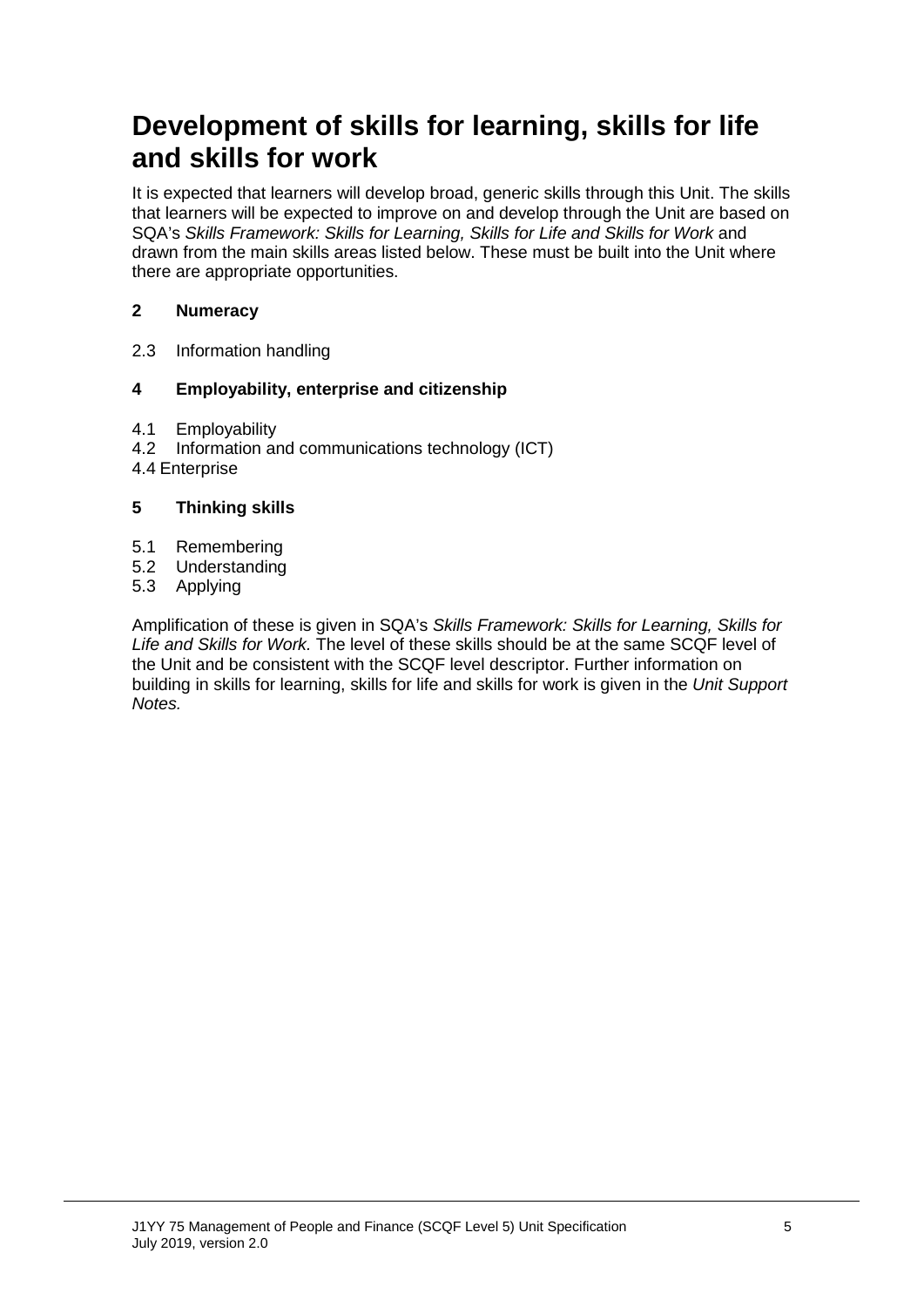# **Appendix: Unit support notes**

## **Introduction**

These support notes are not mandatory. They provide advice and guidance on approaches to delivering and assessing this Unit. They are intended for teachers and lecturers who are delivering this Unit. They should be read in conjunction with:

- ♦ the *Unit Specification*
- ♦ the *Unit Assessment Support packs*

## **Developing skills, knowledge and understanding**

Teachers and lecturers are free to select the skills, knowledge, understanding and contexts which are most appropriate for delivery in their centres.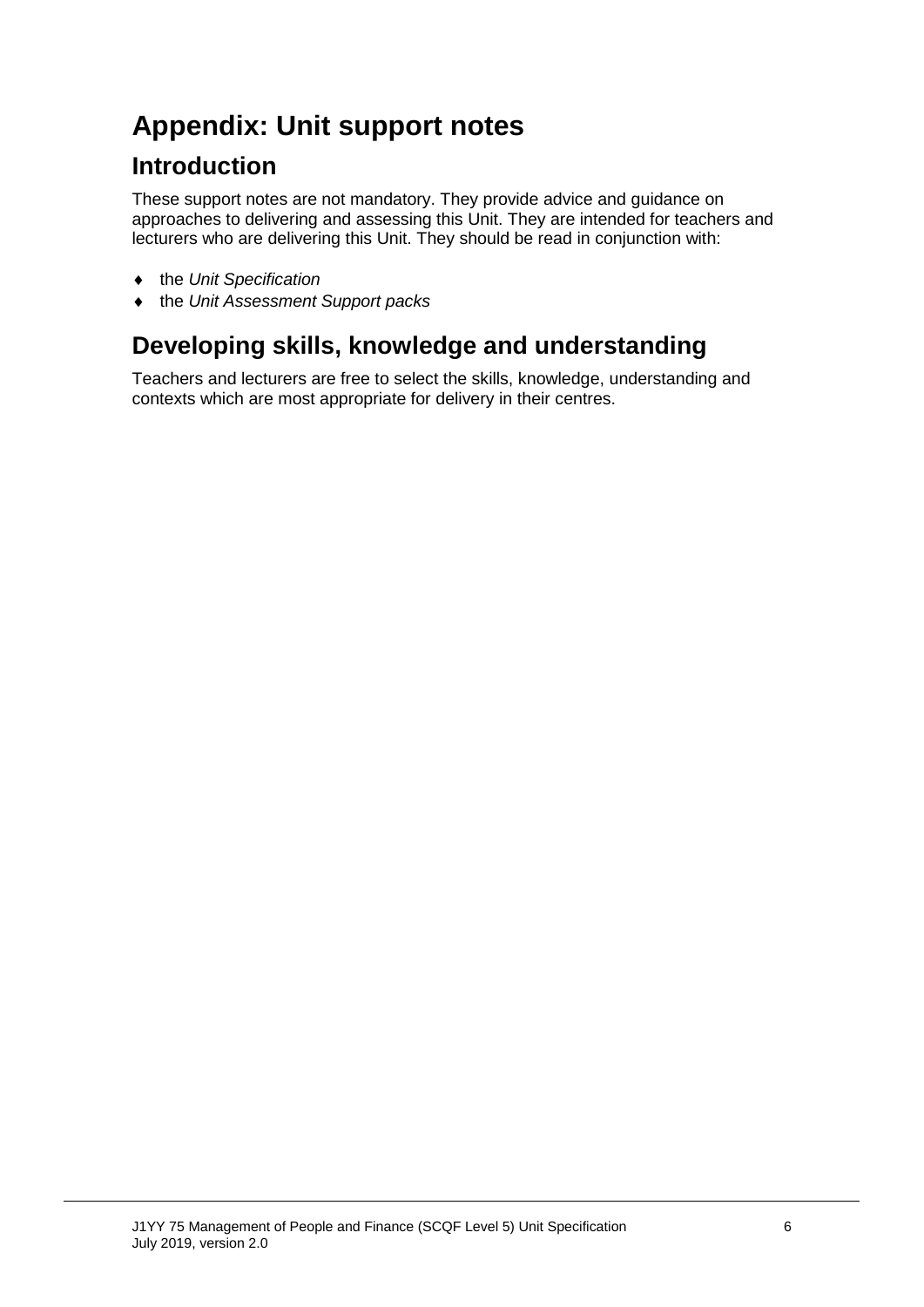# **Approaches to learning and teaching**

| <b>Topic</b>  | Skills, knowledge and understanding                            | <b>Suggested experiences and activities</b>                        |  |  |
|---------------|----------------------------------------------------------------|--------------------------------------------------------------------|--|--|
| Recruitment   | methods of recruitment (online advertisement,                  | Researching job vacancies and the attributes which<br>٠            |  |  |
| and selection | national press, local press, recruitment agencies)             | employers look for in different job roles. Learning                |  |  |
|               | methods of selection (application forms, CVs,<br>$\bullet$     | activities could include:                                          |  |  |
|               | assessment centres, testing, interviews)                       | - producing appropriate job and person                             |  |  |
|               |                                                                | specifications                                                     |  |  |
|               |                                                                | - producing job advertisements                                     |  |  |
|               |                                                                | producing draft CVs and cover letters to apply for                 |  |  |
|               |                                                                | vacancies                                                          |  |  |
|               |                                                                | - peer assessing the suitability of draft CVs and<br>cover letters |  |  |
|               |                                                                |                                                                    |  |  |
|               |                                                                | - carrying out mock interviews<br>- writing a peer reference       |  |  |
|               |                                                                | - using interactive business software that includes                |  |  |
|               |                                                                | recruitment and selection tasks eg                                 |  |  |
|               |                                                                | 'Business@Work'                                                    |  |  |
|               |                                                                | carrying out tasks that would be undertaken during                 |  |  |
|               |                                                                | an assessment centre, eg team building tasks,                      |  |  |
|               |                                                                | group discussions                                                  |  |  |
| Training      | types and methods of training (in-house, college,<br>$\bullet$ | using current businesses as case studies to look at                |  |  |
|               | peer, training centres, 'off-the-job')                         | training and development offered by businesses to                  |  |  |
|               | costs and benefits of training types and methods               | enhance their staff's skills                                       |  |  |
|               |                                                                | researching training providers to look at the service they         |  |  |
|               |                                                                | provide, timescales and costs                                      |  |  |
| Retaining     | methods used to motivate staff - financial and non-            | participating in team building activities<br>٠                     |  |  |
| and           | financial                                                      | using the internet to research to look at the benefits<br>٠        |  |  |
| motivating    | how businesses minimise staff turnover                         | offered to employees by businesses                                 |  |  |
|               | importance of stable staffing                                  | interviewing family and friends to establish ways their            |  |  |
|               |                                                                | employers help to retain and motivate their staff                  |  |  |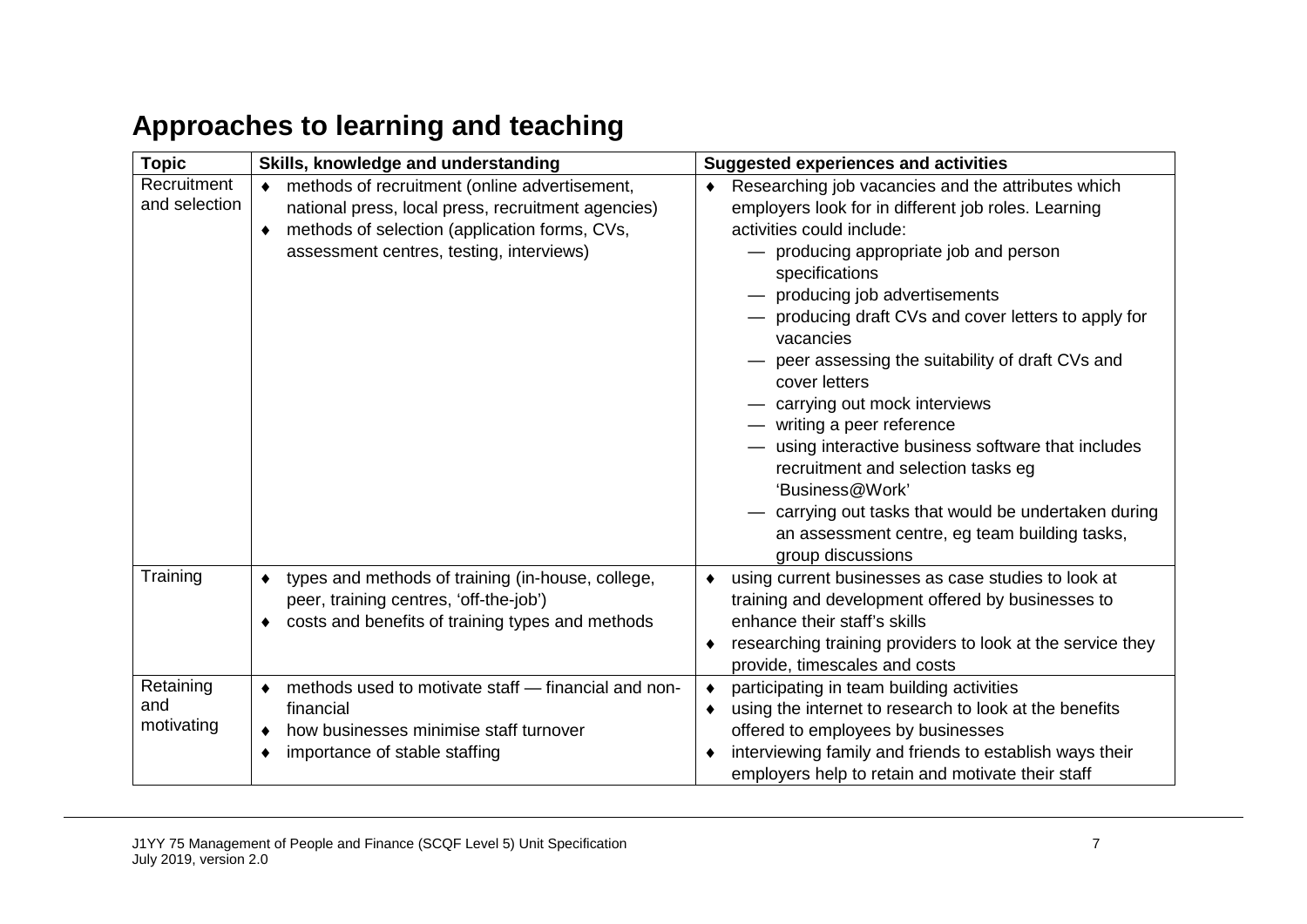| Legislation                     | <b>Equality Act</b><br><b>Health and Safety</b><br>٠<br><b>National Minimum Wage</b>                                                                                                                                                                                                                                                                         | using technological and media resources to research<br>٠<br>current legislation that affects businesses<br>presenting the findings from the research to the whole<br>class/group to share findings or information<br>creating a leaflet/booklet/poster to pass this information<br>on to staff who will have to follow and implement the<br>legislation |
|---------------------------------|--------------------------------------------------------------------------------------------------------------------------------------------------------------------------------------------------------------------------------------------------------------------------------------------------------------------------------------------------------------|---------------------------------------------------------------------------------------------------------------------------------------------------------------------------------------------------------------------------------------------------------------------------------------------------------------------------------------------------------|
| Sources of<br>finance           | sources of finance<br>suitability of different types of finance<br>٠                                                                                                                                                                                                                                                                                         | researching and justifying suitable sources of finance for<br>different business scenarios<br>input from financial institutions and organisations<br>regarding sources of business finance                                                                                                                                                              |
| Cash<br>budgeting               | how businesses generate cash<br>٠<br>what businesses spend cash on<br>why businesses must have enough cash<br>why cash flow problems may occur<br>how cash flow problems can be resolved<br>٠<br>producing a cash budget<br>interpreting a cash budget and identifying any cash<br>٠<br>flow problems<br>justifying suitable solutions to cash flow problems | creating a personal budget to introduce the topic<br>٠<br>using exemplar cash budgets to illustrate how to track<br>and predict cash flows<br>preparing cash budgets using spreadsheets                                                                                                                                                                 |
| Break-even                      | different types of fixed and variable costs<br>calculating total fixed costs total variable costs and<br>selling price<br>understanding profit and how to calculate it<br>٠<br>producing and interpreting break-even charts<br>٠                                                                                                                             | using break-even charts to illustrate how to track and<br>predict cash flows                                                                                                                                                                                                                                                                            |
| Income<br>(Profit)<br>statement | producing an income (a profit) statement<br>٠<br>interpreting an income (a profit) statement to identify<br>loss, profit, identifying reasons for loss and justifying<br>suitable solutions to problems                                                                                                                                                      | using exemplar profit statements to illustrate how to<br>٠<br>record sales and production costs in order to calculate<br>gross profit and profit for the year (gross and net profit)                                                                                                                                                                    |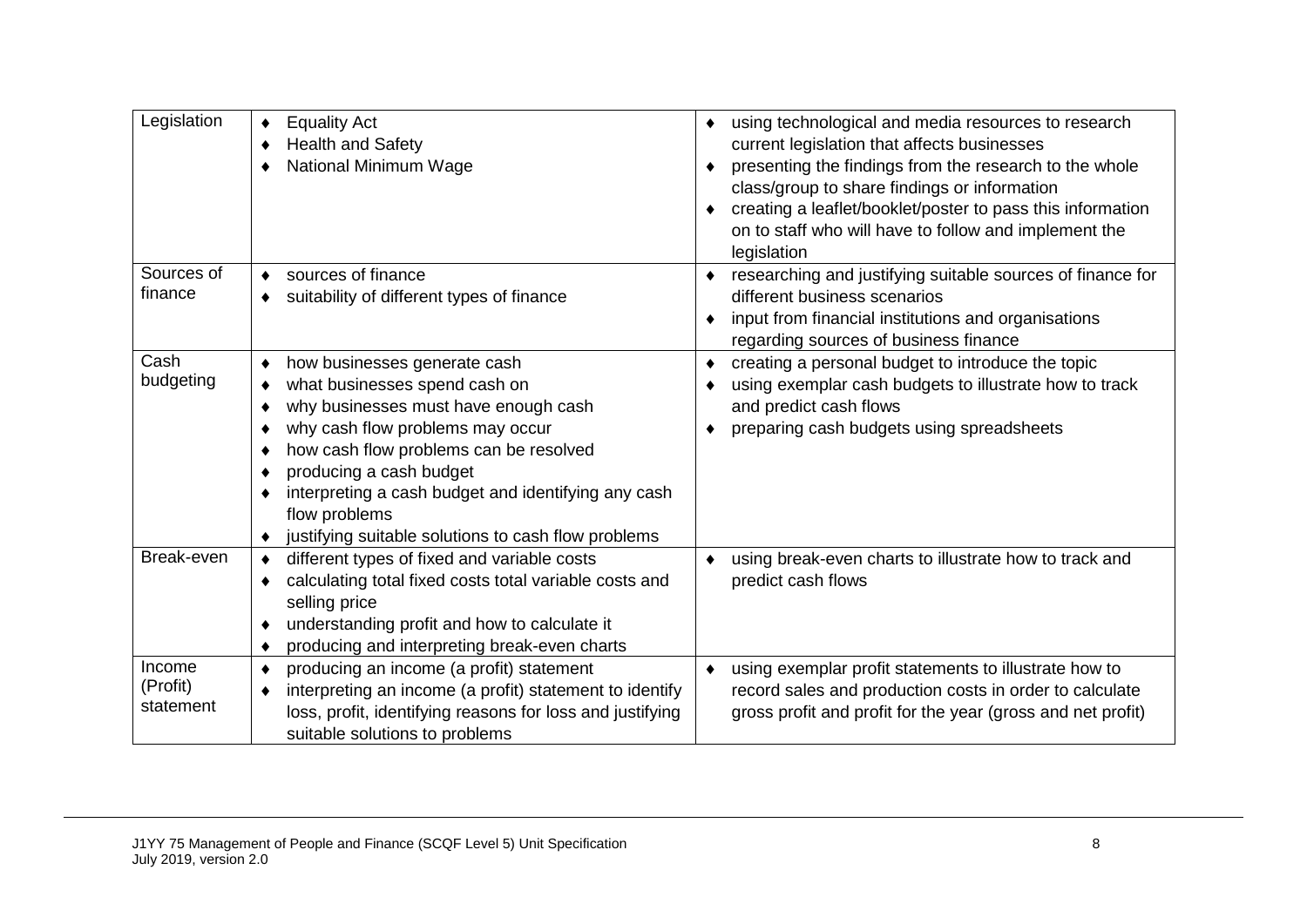## **Combining assessment within Units**

Assessment could be combined in this Unit by holistically assessing all the Outcomes of the Unit in a single assessment. When assessment within the Unit is holistic, teachers and lecturers should take particular care to track the evidence for each individual Outcome.